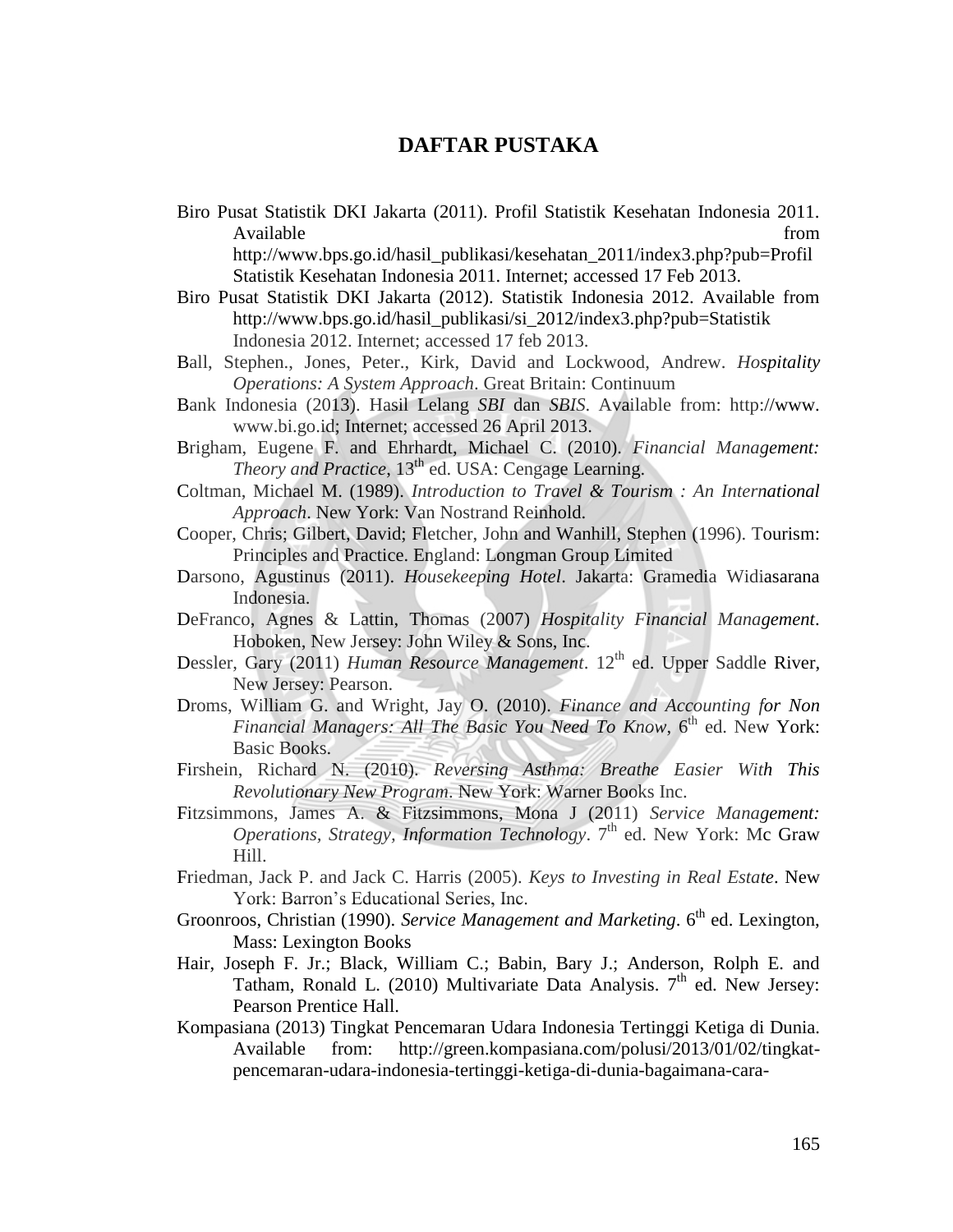mengatasinya-520856.html. Internet; accessed 1 feb 2013Lovelock, Christopher and Wright, Lauren (2007). *Service Marketing: People, Technology, Strategy.* 6<sup>th</sup> ed., Upper Saddle River, N.J.: Prentice-Hall.

- Kotler, Philip & Keller, Kevin Lane (2009). *Marketing Management*. 13<sup>th</sup> ed. Upper Saddle River, N.J.: Pearson Prentice Hall.
- Mathieson, A. and Wall, G. (1982) *Tourism: Economic, Physical and Social Impacts*. London: Longman Chesire.
- Megginson, William L. and Scott B. Smart (2006). *Introduction to Financial Management*. California: Thomson South Western.
- Maheswary, R. P. (2004). *Principles of Business Studies*. New Delhi: Pitambar Publishing Company
- Morrison, Alastair M. (2010). *Hospitality and Travel Marketing*. 4<sup>th</sup> ed. United States: Delmar Thomson Learning, Inc.
- O'Shannessy, Vivienne; Haby, Sheryl and Richond, Pania (2001). *Accomodation Services.* Australia: Prentice Hall
- Peraturan Gubernur Provinsi Daerah Khusus Ibukota Jakarta No. 189 Tahun 2012 tentang Upah Minimum Provinsi Tahun 2013.
- Peraturan Menteri Tenaga Kerja Tunjangan Hari Raya Keagamaan Bagi Pekerja di Perusahaan 1994, No. 4 Menteri Tenaga Kerja Republik Indonesia.
- Peraturan Menteri Negara Agraria/Kepala Badan Pertahanan Nasional nomor. 2 tahun 1999 tentang Ijin Lokasi
- Peraturan Daerah Propinsi Daerah Umum Ibukota Jakarta No. 7 Tahun 2004 tentang Penyelengaraan Reklame
- Porter, Michael E. (2008). *On Competition*. Boston: Harvard Business School Publishing Corporation.
- Sekaran, Uma & Bougie, Roger (2010). *Research Methods For Business: A Skill Building Approach*. 5th ed. United Kingdom: John Wiley & Sons Inc.
- Stutts, Alan T. dan James F., Wortman (2006) *Hotel and Lodging Management: an*  introduction 2<sup>nd</sup> ed. Hoboken, New Jersey: John Wiley & Sons Inc.
- Umar, Husein (2002). Metode Riset Bisnis : Panduan Mahasiwa Untuk Melaksanakan Riset. Jakarta: Gramedia Pustaka Utama.
- Undang-Undang No. 40 Tahun 2007 tentang Perseroan Terbatas
- Undang-Undang No. 40 Tahun 2004 tentang Sistem Jaminan Sosial Nasional
- Undang-Undang No. 3 tahun 1982 tentang Wajib Daftar Perusahaan
- Undang-Undang No. 13 Tahun 2003 tentang Ketenagakerjaan
- Undang-Undang No. 14 tahun 2001 tentang Paten
- Vacuum Cleaner. How Products Are Made. 2001. Available from: http://www.encyclopedia.com/doc/1G2-2897000104.html. Internet; accessed 17 February 2013
- Weaver, D. and Oppermann, M. (2000) *Tourism Management*. Brisbane: John Wiley & Sons.
- Weygandt, Jerry J., Kieso, Donald E., Kimmel, Paul D. and DeFranco, Agnes L. (2009). *Hospitality Financial Accounting*, 2nd ed. Hoboken: John Wiley & Sons.